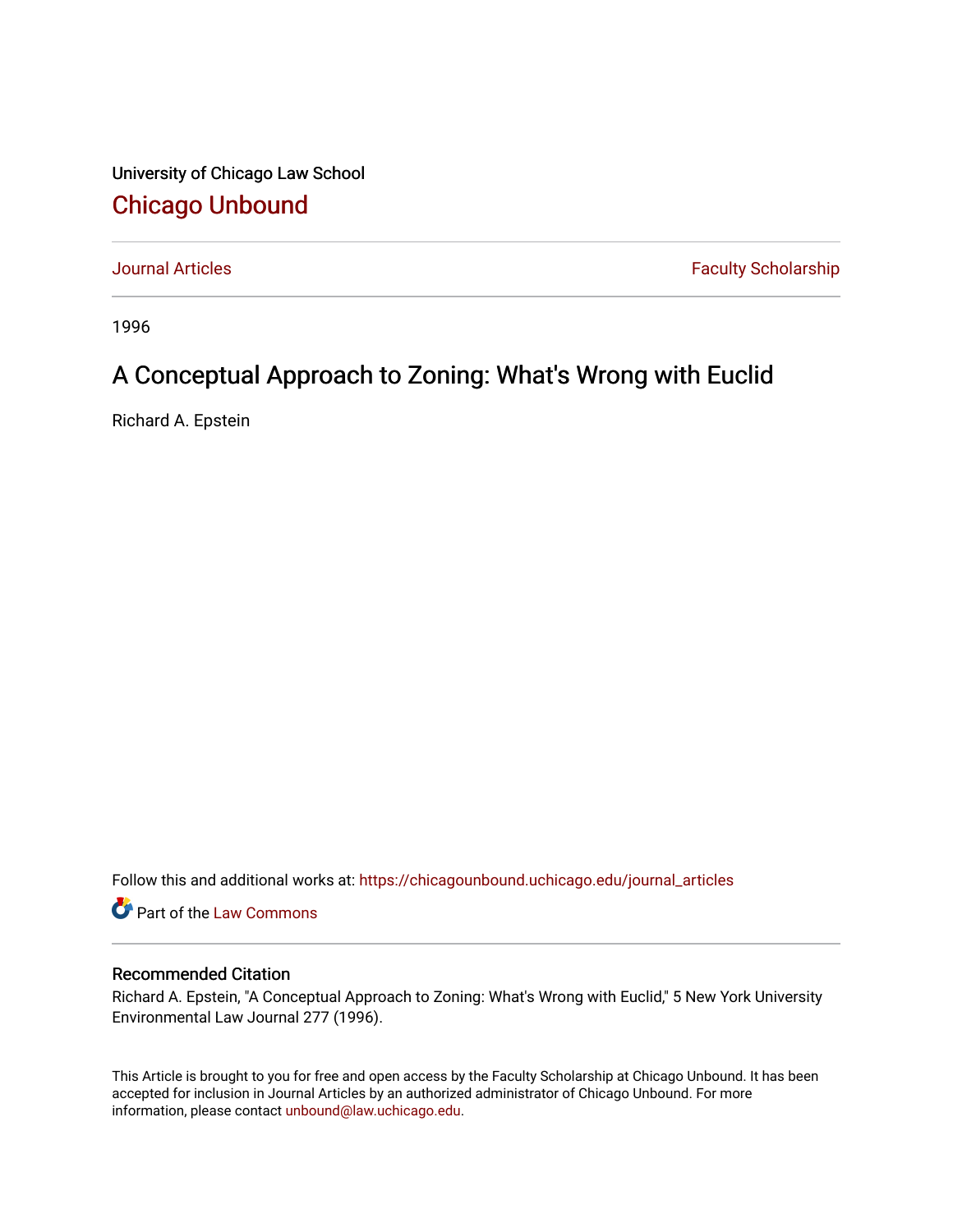# *ARTICLE*

# **A CONCEPTUAL** APPROACH TO ZONING: WHAT'S WRONG *WITH EUCLID*

#### RICHARD A. EPSTEIN\*

**I**

THE CONCEPTUAL FRAMEWORK

Today my topic is the relationship between the government and the market with respect to property in general and land-use regulation in particular. One central worry of our time is which activities should be undertaken by government coercion, control, or influence of one form or another, and which activities ought to be left to decentralized private decisions of individuals, who, for the most part, act rationally and steadily in their own self-interest. This question has been a staple of political philosophy from the beginning of our constitutional history to the present. It is an issue that can be raised with respect to ordinary liberty and employment contracts, or, like today, with respect to property and its use. Since a comprehensive discussion of this grand conflict would be too abstract, I think it is instructive to cover one area, in this case land-use planning, to see how it ties in with the general controversy over public versus private regulation. By understanding this one case well, perhaps at some other time and on some other occasion you can then figure out exactly how the same considerations play out across the different subject-matter areas.

#### *A. The Owner of All You Survey*

There are two preliminary questions to ask in thinking about these abstract and broad relationships between government and the individual: first, where do you start; and second, what kind of hypothetical do you introduce in order to make your central

<sup>\*</sup> James Parker Hall Distinguished Service Professor of Law, University of Chicago. This essay is a revised version of a lecture given at a meeting of the Federalist Society at New York University School of Law on April **25, 1995.**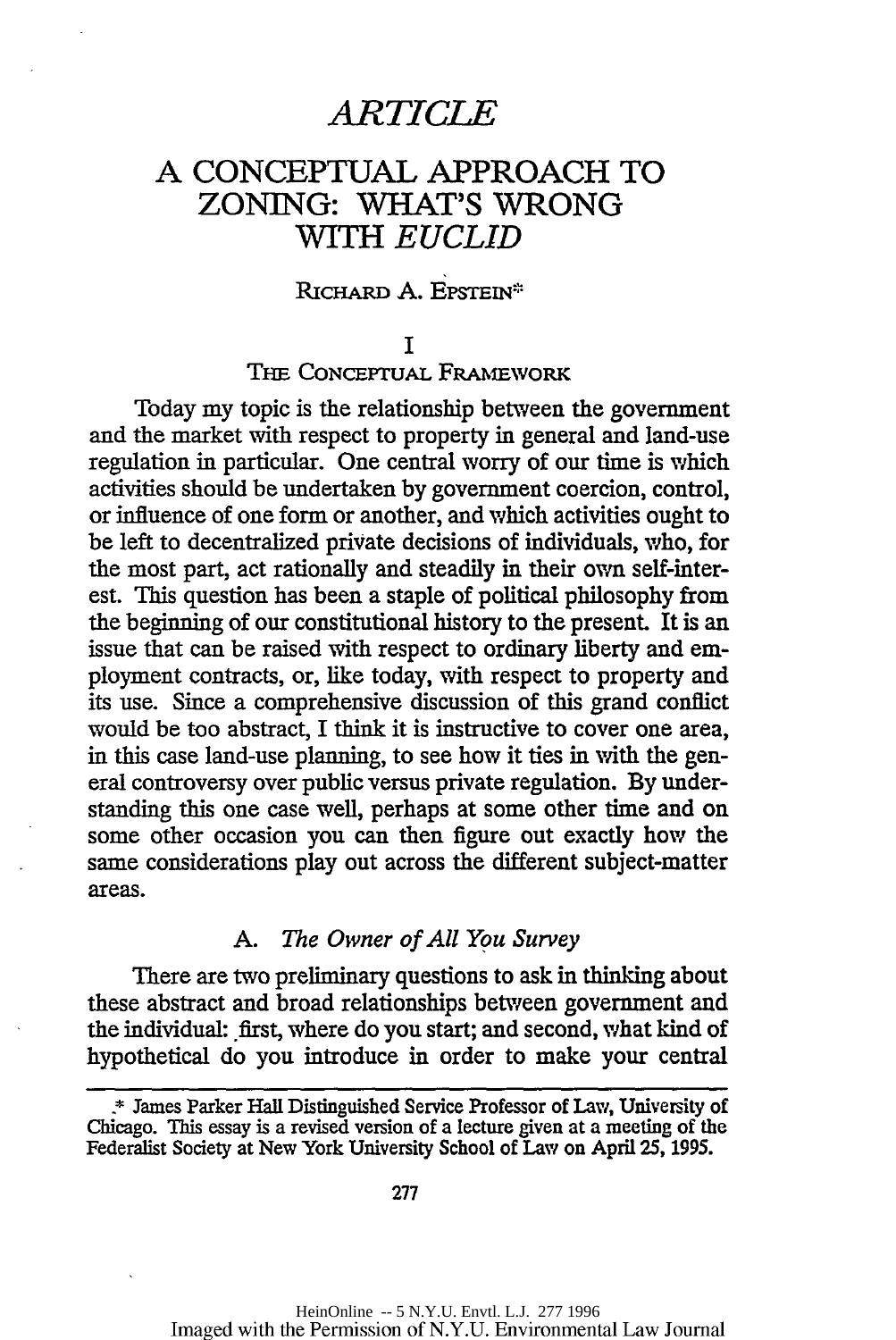point? The hypothetical that I like to use for land-use planning is a very simple one. Let us suppose, somewhat weirdly, that you own all of the land on the face of the earth. Any human interaction between you and others who presumably live on the same planet is, for the moment, very much set to one side. Obviously, this assumption is not realistic, but it is chosen to eliminate two problems simultaneously: first, it eliminates all those meddlesome problems of what happens to property at the boundary line between persons, because we have no boundaries; second, it eliminates the rather unpleasant question of what happens when two people disagree. Now, there are, of course, some difficulties with this example, but let us put those aside for now because we will bring them back in later.

Now that you are ruler of all you survey, what do you want to do with all the resources that are at your beck and call? The obvious answer is to do anything you want. But while you are never going to have to go to court to get your way, you are going to have to decide two questions that combative lawyers often forget have to be addressed first about any kind of purposeful activity: what do you want to do and why do you want to do it? You would say, in some sense, that you would like to maximize your personal welfare, utility, or happiness. You would not talk about wealth under these circumstances because wealth presupposes a medium of exchange, and the idea of exchange in a solipsistic universe would entail taking money from one of your pockets and putting it into the other. So you are going to arrange matters to maximize these objectives and thereby satisfy your appetites, which can be as base or as noble as you choose. Whatever you desire, you may do, subject to the material constraints that are out there, such as the shape of the earth and the ordinary rules of physics and chemistry.

When embarking on your course of conduct, you will discover that there are many things that you can do that will benefit you in some particular way. But you will also learn that you are not as free to act as you might suppose. You will quickly discover that the moment you start to alter the material universe in one respect, the consequences that. flow from your actions are not necessarily limited to those you intended to bring about. You must take into account other types of consequences, some of which are known but unwelcome, and some of which are positively unanticipated. When you sit down to figure out whether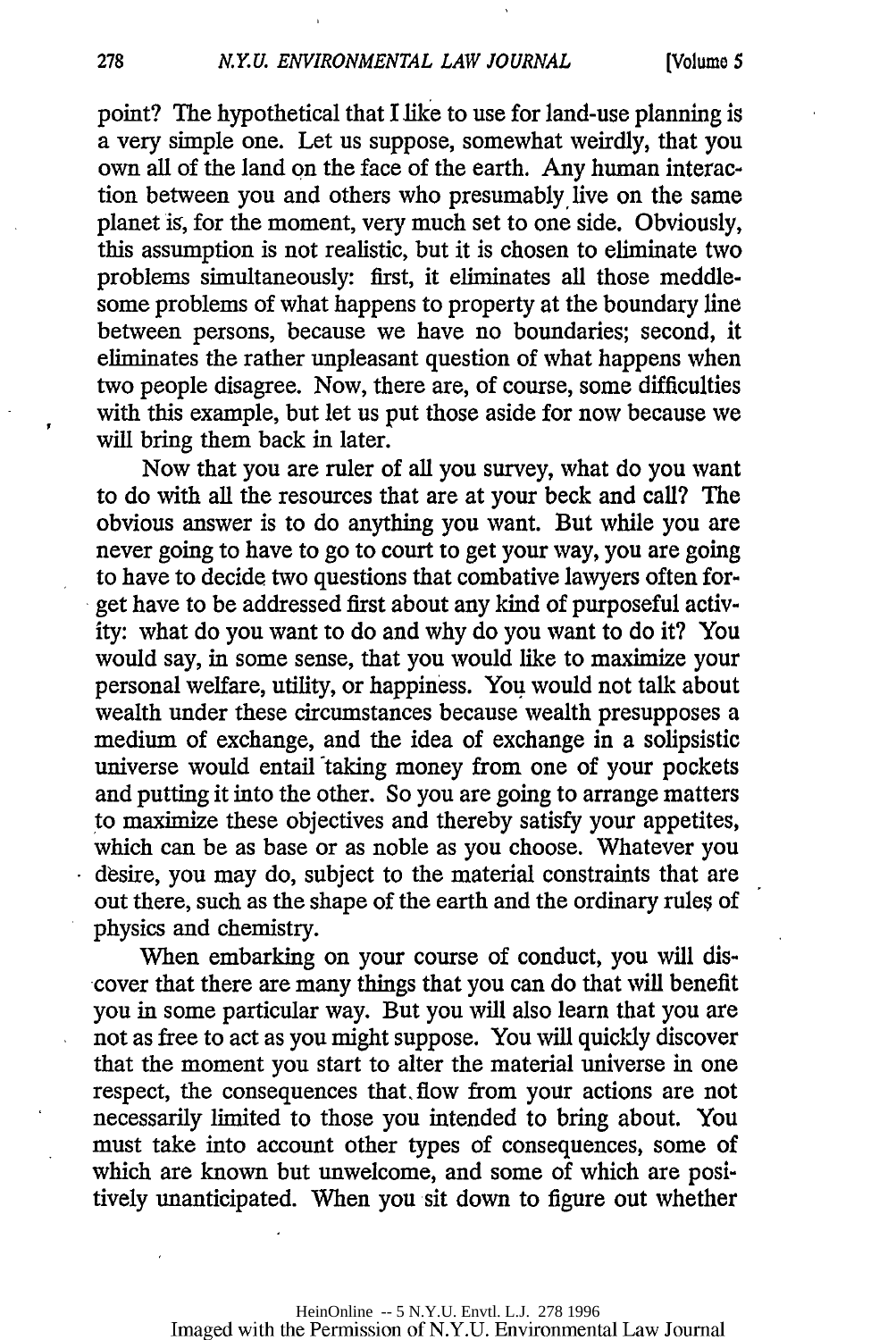you have done the right or the wrong things--when you make a reckoning at the end of the day-you will be compelled to take into account the unanticipated, the unwanted, the untaught, and the unpleasant consequences of your actions, as well as the positive ones, even if no one else is around to remind you of your folly or praise you for your wisdom.

Faced with that insistent reality, your maximization process becomes rather more complicated than simply doing what you want. It also includes gathering and interpreting information as to all of the remote and indirect consequences, both positive and negative, of your actions, and then setting a course of action to maximize your anticipated advantage over all time and over all states. You can not spend money in this world, but you can spend—and waste—time and effort. So, even living in this solipsistic universe is more daunting than you might have initially supposed, simply because you would have to make certain calculations for survival: self-interest is a long way from self-indulgence. You cannot afford to say, "Gee, now that I'm master of the universe, I can do whatever I want in a promiscuous or indiscriminate fashion."

#### B. *A Shared World*

How can we start to enrich this bare bones model in order to come closer to the core issues of land-use planning? One way to complicate this model is to assume that instead of an actual person who owns the entire physical universe, it would be a legal entity or association with two or more partners that owns the universe. These partners have to decide what it is they want to do with what *they* own in a world into which some measure of personal conflict will necessarily intrude. But again, it is a world in which there are no boundary questions because our partners own everything in common.

To make matters worse, the problems that we just discussed do not disappear just because new challenges have been introduced. It is still necessary to try to value various states of the world, and to figure out the indirect, unattended, unforeseen, or unwanted consequences of various forms of human action. But in addition, there is the obvious question of conflict and disagreement: what happens when it turns out that the two individuals have rather different evaluations of what they regard to be good or bad in their world? These disagreements could be directed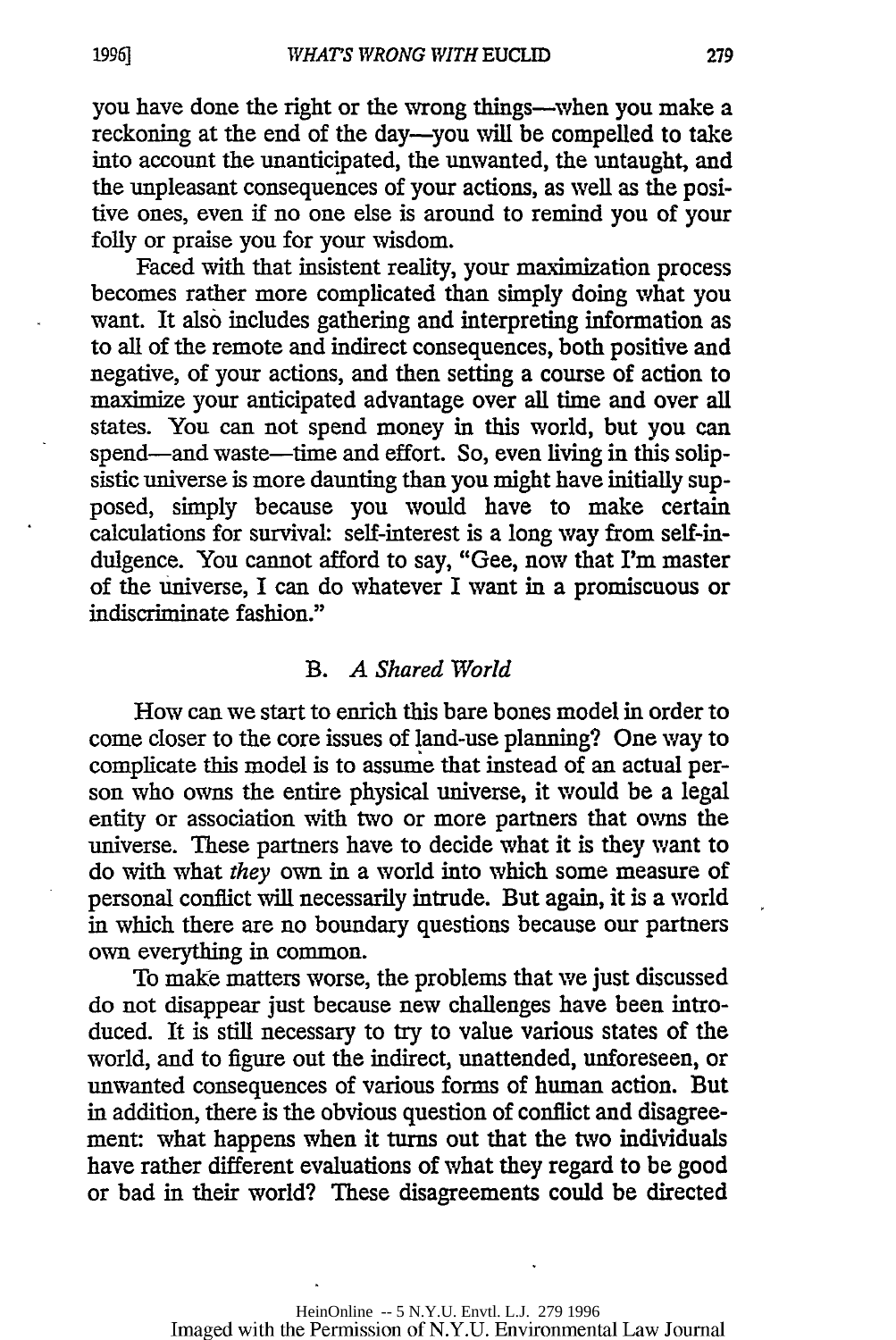toward the desirability of certain ends, or to the likelihood that they can be achieved, or to both. But once they come out in the open, this happy partnership or association has to adopt some form of decision-making procedure. It could be dictatorship of the one over the many, or it could be some voting mechanism, or it could be a quasi-market mechanism-though the last is **diffi**cult to introduce in the world of common ownership, since **by** definition there are no property rights to facilitate exchange between people.

Technically speaking, as numbers increase, what is likely to happen under these circumstances is a rising impulse toward partition. That is, two individuals will have a dialogue that goes something as follows:

- **A:** You know, we can't figure out how the common management game is going to work. We just have fundamental disagreements; so you take the northern hemisphere, I'll take the southern hemisphere, and each of us will figure out what we're going to do in our own hemispheres.
- B: There are several conflicts that remain. First, each of us surrenders claims to half of the world in exchange for the right to develop the other half with perhaps a little bit more gusto than might have otherwise taken place. In addition, both of us recognize that there are going to be some messy interactions at the boundary lines where the activities on my side of the line are apt to have bad consequences for activities on your side. Finally, in our partition agreement, we are going to have to figure out exactly how to police these boundaries.

In our thought experiment, the moment two or more people own land, the single world owner model becomes untenable because the collective decision processes needed to satisfy shareholders, partners or whatever are all subject to a fundamental constraint in all social organizations: sometimes it is easier to have boundaries that have to be policed rather than to govern **by** collective rule. Stated another way, policing boundaries for separate assets and setting up government organizations for common assets both have their costs. One has to figure out ways to minimize the sum of these costs.

So let us examine the costs of policing boundaries. When the people focus on their partition arrangement, what sort of agreement are they going to make with respect to these noisy spillovers that are likely to take place at the boundary? One of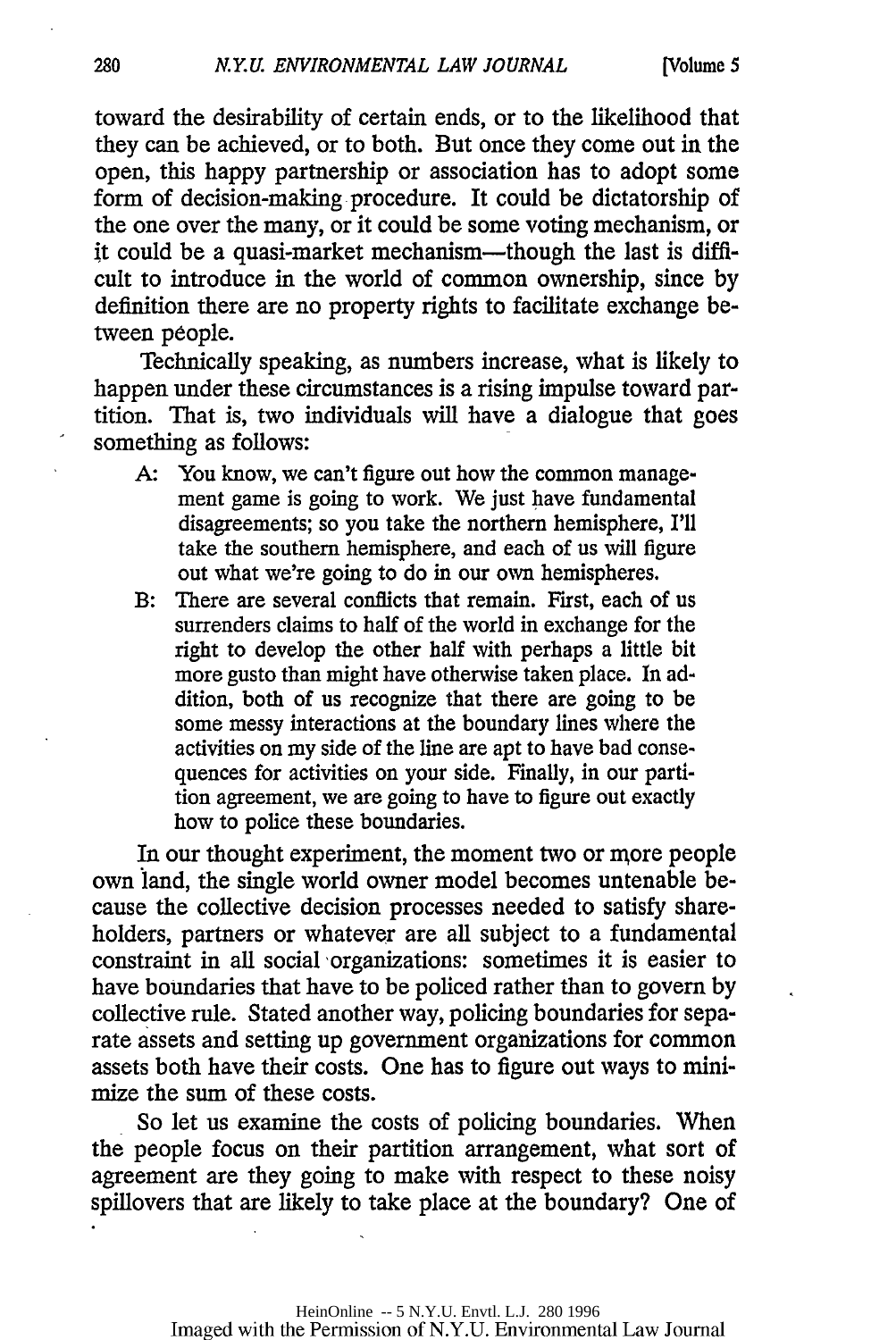the tacks they could adopt is to ignore the boundary problem. Obviously, they cannot do this completely. The moment there are boundaries, the more important it is to have some rule of trespass to regulate entry onto the other person's land (the common-law term of close is suggestive here). So right from the start, there is a wall between the two pieces of land.

The trespass question may be the easiest question to solve, and perhaps even the most important. But even with that said, a good deal more work remains to be done-for not all spillovers, as the term suggests, rise to the level of an actual entry. There are many things that each person can do on his or her property that will have negative effects beyond the property line. The reverse will also be true. In the old world in which you owned everything, there was no such thing as an external consequence; there were only future consequences. Everything damaged was damaged for the one person who owned it. How should these bad consequences be treated in a world of two people, particularly where the negative spillovers exceed the positive gains? In principle, both people would be happy if they could devise a means to prevent them. In the easiest and most suggestive case, where each hurts the other, the possibilities of improvement are evident. By stopping a negative spillover effect of ten, each gets rid of negative ten by reciprocity; at the same time, each sacrifices five. In adding the numbers together, it turns out each is better off by five units (i.e., -10 to -5). Something similar to the law of nuisance will be born to police interactions at the boundary.

Next, suppose that we increase the number of people in the world by a fairly substantial factor. As the numbers increase, the obstacles to coordinated decision-making under common ownership become yet more intractable. To correct for obstacles, the people have to resort to more frequent divisions of property into smaller pieces. What typically happens, therefore—this is of course evident in or near major cities-is that the ratio of boundary lines to enclosed areas will increase. The more people that live in a given region, the more these areas will shrink in some way, shape, or form. The boundary questions that started out as essentially minor adjustments in a two-person universe turn out to raise an absolutely dominant problem in a universe with large numbers of people.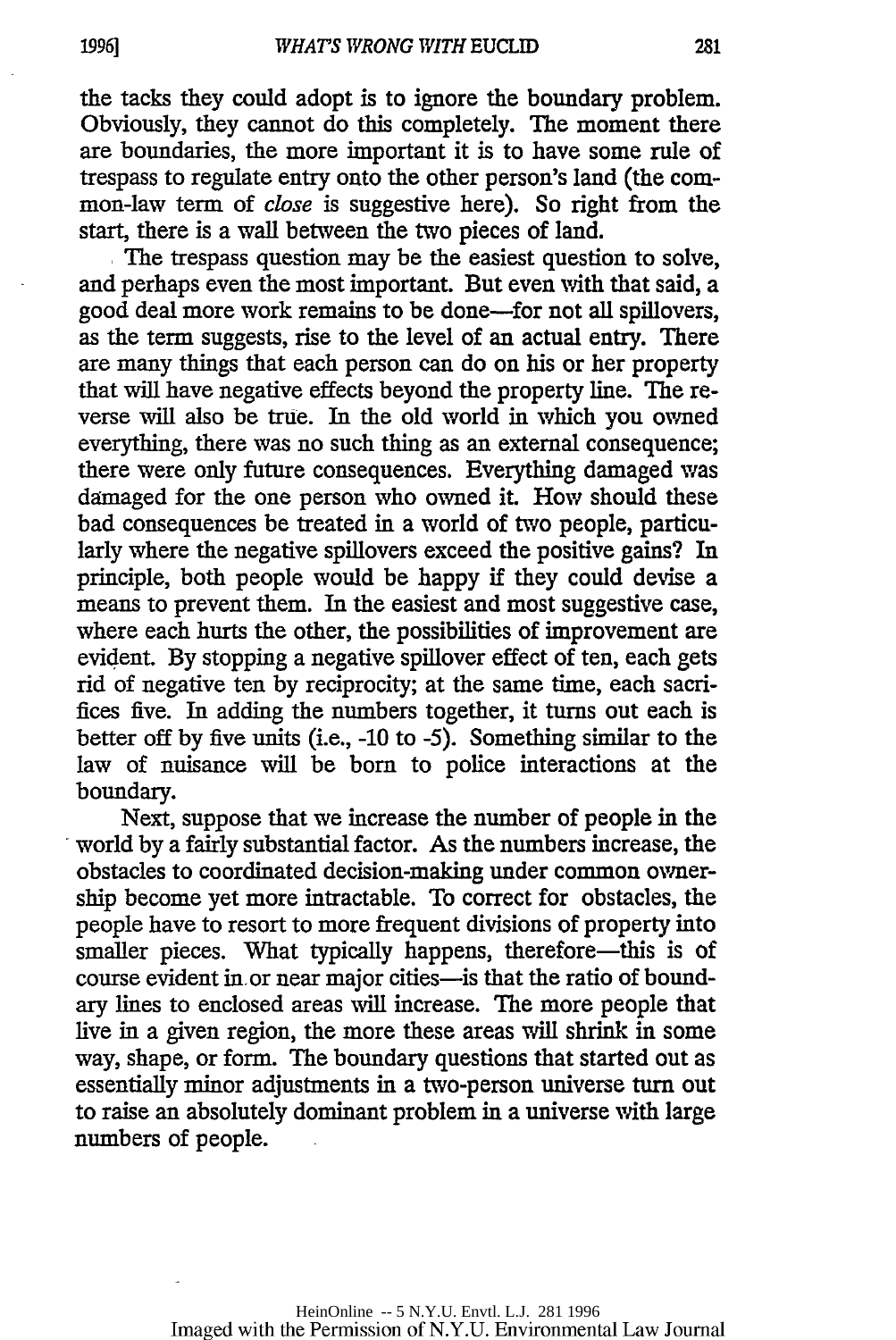#### *C. Action at the Boundary*

What then do you do at the boundary? I think the first order of business is to figure out what kinds of negative spillovers the people want to stop; and these turn out to be the kinds addressed by the much-maligned law of nuisance in its traditional common-law form. This body of law does not work on a moral or deductive principle. Rather, it works on a rough empirical generalization that will be false in some cases but true in most: we should permit only those activities in which the benefits to the land owner exceed the costs from dirt and filth to the neighbor.

One way in which we can think about this proposition is to assume a small world in which I happen to own both a productive resource and enough of the surrounding land, such that all the pollution caused by this resource is going to take place on my own property. We have to ask ourselves whether  $\overline{I}$ , as a single owner, will ignore that large amount of pollution when I engage in my productive activity. Most of us will answer "no." It does me no good to increase the productivity of my barns or my pens if it turns out that I have fouled my field and destroyed my crops and animals worth twenty or thirty times as much. I am not going to end up making these self-destructive choices.

Once it is recognized how people act when the harmful consequences are visited on their own property, it becomes clear that the magnitude of the adverse consequences is not going to shift radically when the damaged property is moved back. into the hands of another individual. The law of nuisance is basically born of the presumption that these non-trespassory spillovers are the kinds of things that normally both of us would be better off enjoining.

Our task is now to minimize the cost of two kinds of activity: first, the coordination problems that we are trying to avoid; second, the boundary problems that we necessarily have to face. Typically, under these circumstances, the negative class of spillovers with which one might be concerned is not necessarily limited to those things that pollute. There may be other kinds of negative interactions between neighbors, such as whether to construct a sheer wall on your side of the boundary line. It does not take a modern belief in the welfare state to disallow such actions. In fact, if you go back to any agricultural period in England, the basic rule has always been that every neighbor owns a reciprocal negative easement over the land of others; one person cannot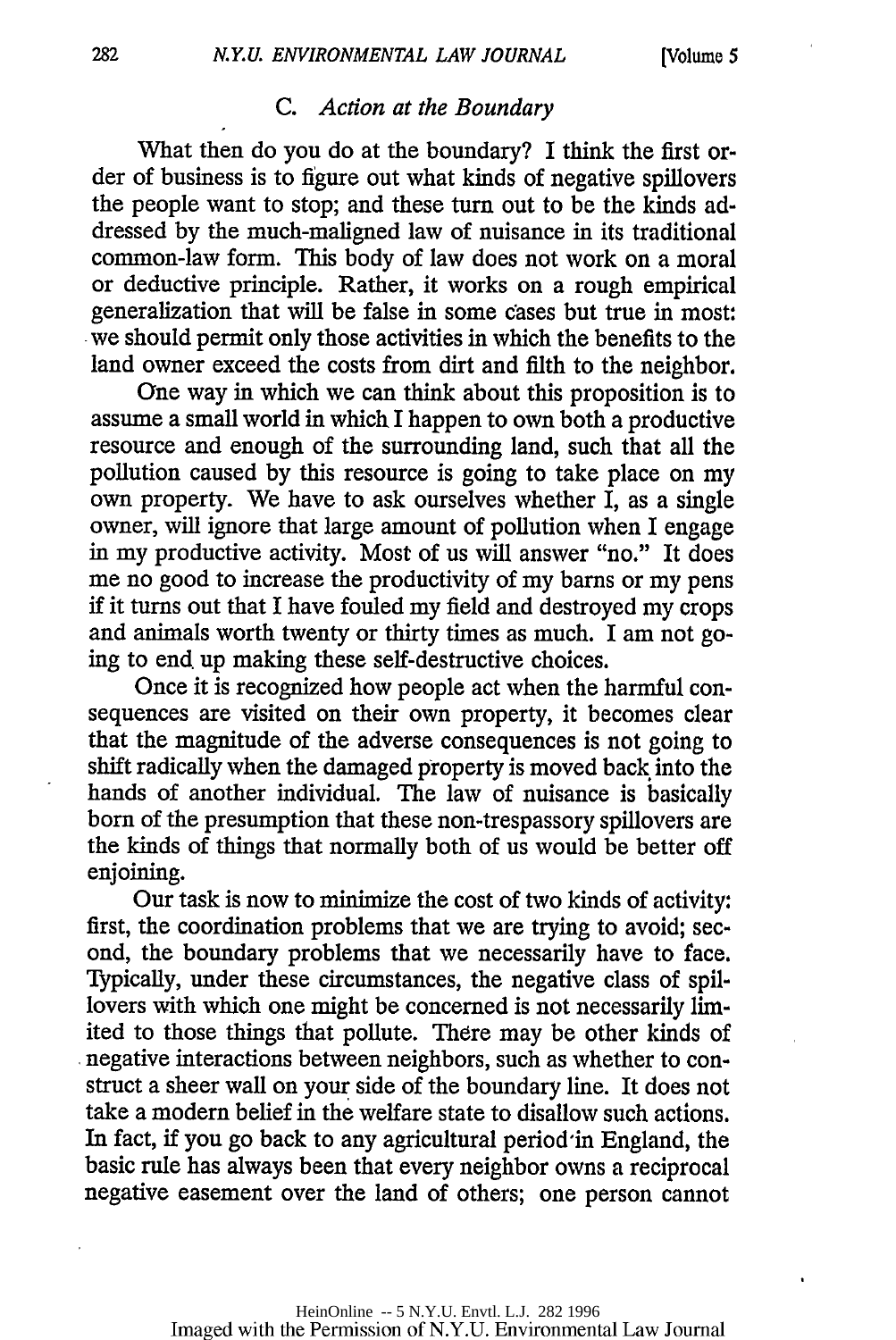dig out his or her lands at the boundary so that a neighbor's land topples, and vice versa. The basic logic is the same as before: these mutual restrictions imposed at the boundary line will result in mutual gain for all neighbors.

One issue that any sensible legal system has to worry about is what happens if the idiosyncratic circumstances in a given case move it sufficiently far from our well-perceived empirical norms, such that some deviation from the well-established legal rule is appropriate. Is there any way we can correct the idiosyncracies that result from the application of the tort laws? At this particular point, it is critical to remember that the law of land use is not only a part of the law of torts, but is also part of the law of property. When two neighbors are stuck and the tort law does not give them a very good solution to their private desires, we typically introduce the body of law known as the law of real covenants, or covenants running with the land.

The full system of land-use planning starts with a nuisance law—which operates as a general, all purpose, off-the-rack term-and couples it with a series of contract or covenant rules to allow corrections and deviations from the basic norm. This allows a whole body of voluntary transactions to take place. For example, if somebody's land is already a sewer, it may well be that it is easier to let a neighbor pollute it further at a price that leaves both sides the better. The contract thus allows the two parties to operate as one, and to divide the gains from the operation in a fashion that leaves neither unhappy and that results in no additional burdens being cast on third parties.

The process, moreover, has no externally imposed stopping point. If the value of land continues to rise, its segregation into smaller and smaller parcels will continue apace. The need for covenants to handle these distinctive, asymmetrical situations will probably increase. As a rough generalization, the more intensive the use of land, the more complicated the covenant law to adjust the position of neighbors along the boundary lines.

So far, this more robust model involves nuisance and covenant law. Yet there is a third part of the model that may sometimes arise. By breaking up large problems, it is possible to get rid of the obstacles of collective action and governance. But by the same token, it is possible that you will be hoisted by your own petard; almost inevitably, having little parcels of land helps in making daily management decisions on each parcel of land,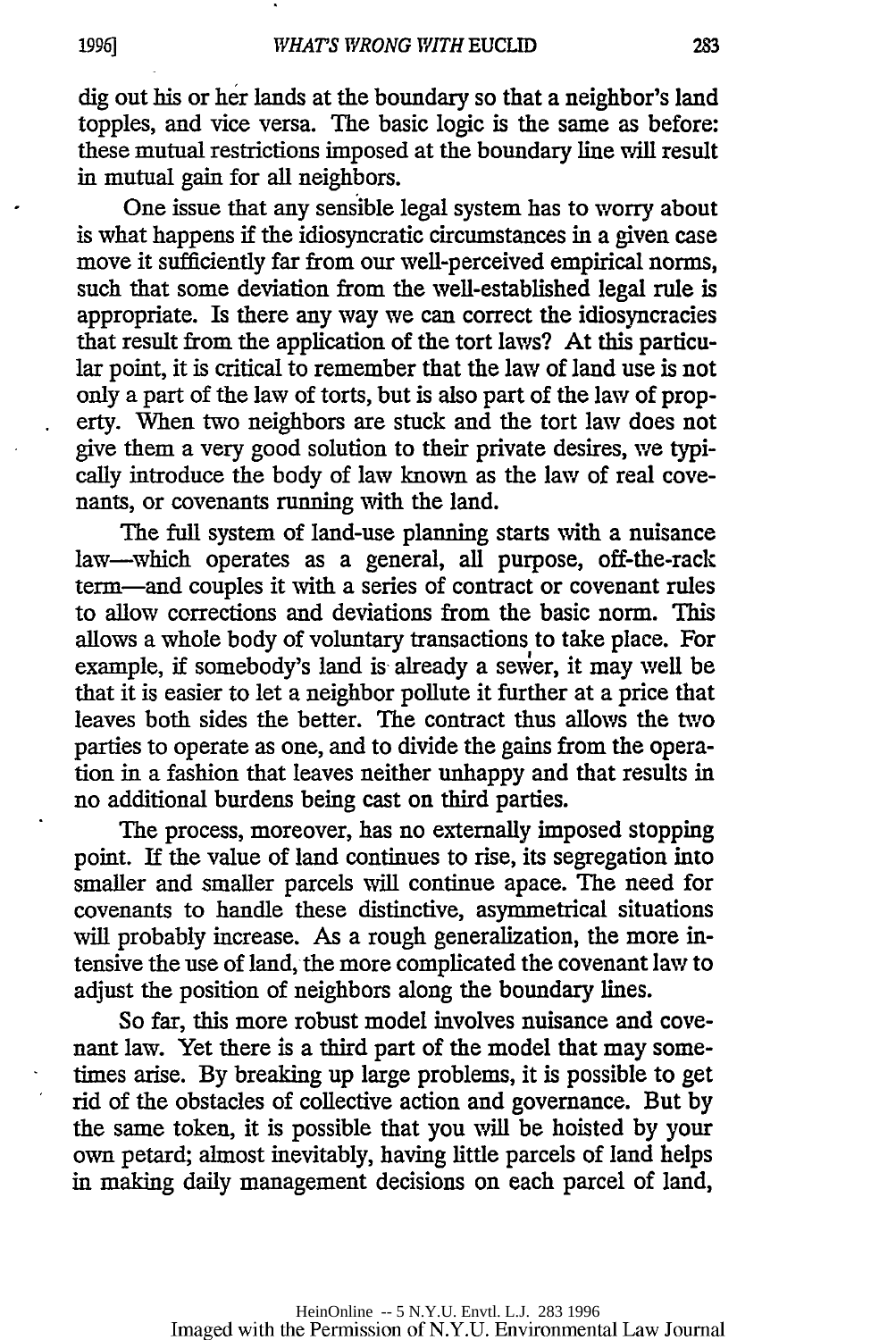such as who sits at the dining room table, or who plays in the fields. But this separation undermines coordination and management in that land owners have to respond to global problems that affect not only one or two parcels, but ten, fifty, a hundred, or perhaps an entire range of a city. The result is the standard market failure problem: large numbers of independent actors, all of whom would be better off if they coordinated their behavior toward a given solution, have an incentive to deviate unless the others can be brought into line. As the numbers increase, bargaining breakdowns become more frequent, costly, and difficult to overcome.

The classic argument in favor of land-use planning is based at root on some perception of market failure. The question is how these failures are best addressed. Dealing with that problem requires some guidance and constraint. Here the objective should be to replicate the win/win outcomes of voluntary exchanges. In responding to a coordination problem, a state-coerced solution should leave each party better off, and in the same proportion than before state coercion was imposed. Stated differently, the set of outcomes that result from coerced exchanges should imitate as much as possible those that derive from voluntary exchanges: namely, coerced exchanges should leave all participants, including involuntary participants, better off than they were before-after taking into account the full range of burdens and benefits created by that legal intervention.

#### II

#### **THE** CONSTITUTIONAL PAYOFF

By stating the point this way, you suddenly can see how a basic approach to social interactions—starting with one person owning everything and advancing to cases where many people own many little things—ties in with the just compensation model of the Constitution.1 One has to recognize that when autonomous individuals surrender rights to the use of their land, something has been taken from them, for which compensation ought to be provided. One also has to recognize that the compensation requirement does not necessarily demand that each person receive cash for the deprivation. All that is necessary is to generate an outcome that provides benefits that all individuals can enjoy

**1 U.S.** CONST. amend. V.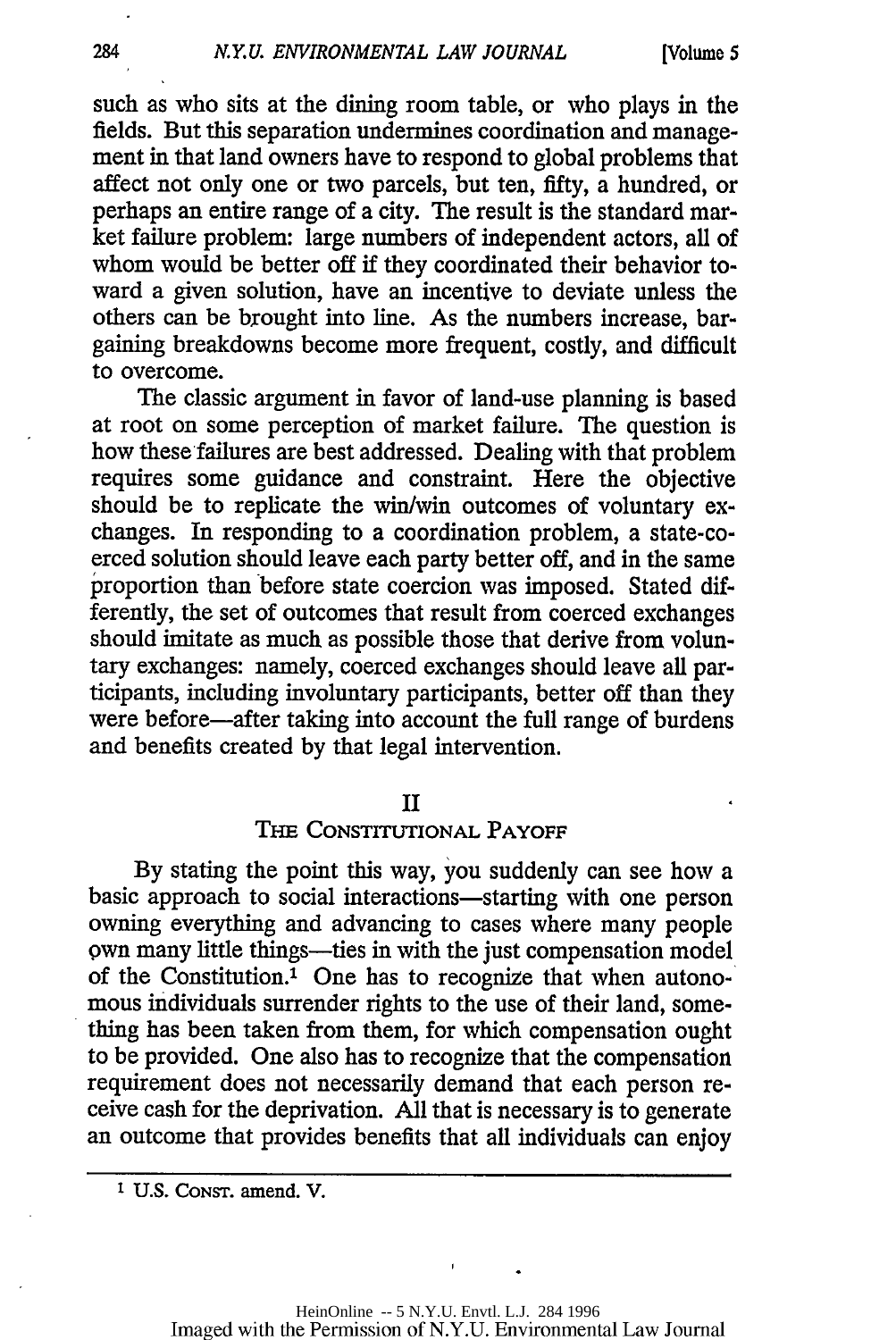to some extent. It is best to approach the problem of market failure by conceiving of everybody as having something to sacrifice and receiving something in exchange. The social objective is to induce those kinds of social exchanges from which everybody will benefit.

I like to put the point in this particular fashion because it illustrates the intimate 'connection between the standard definitions of social welfare and the particular rules of land-use planning. The Epstein Constitution-which I think is basically the one that is already there, so there is no claim of originality, but only of devotion-holds that the law should allow the regulation or redefinition of the standard common-law property right only to the extent that, in the long run, it works to the average net advantage of all persons subject to regulation.

Given this view, what happens in those parts of the universe where some state initiative produces in aggregate a gain for the society at large, but leaves some individuals worse off than before? The answer is to equalize the benefits of the changed situation, not by stopping the transformation from going forward, but by making cash transfers from those who receive a disproportionate share of the gain to those individuals who are left worse off, thereby restoring the balance. The model-which, under some circumstances, allows you to find benefits from the implicit in-kind benefits of government action-also has this correlative proposition: when that condition of implicit in-kind compensation is not satisfied-and it may fail for many reasons, technical or political-then compensation from winners to losers could improve the overall situation by equalizing the gains across all persons. Such a world would have some coercive government action, but with a systematic application of the compensation requirement to approximate the preferred distributional consequences of voluntary exchanges.

The basic model of property rights articulated above tries to take into account, systematically and comprehensively, all benefits and costs to all individuals from government-initiated exchanges. How does this model compare with current law? What is it about the present land-use situation that deviates from the model?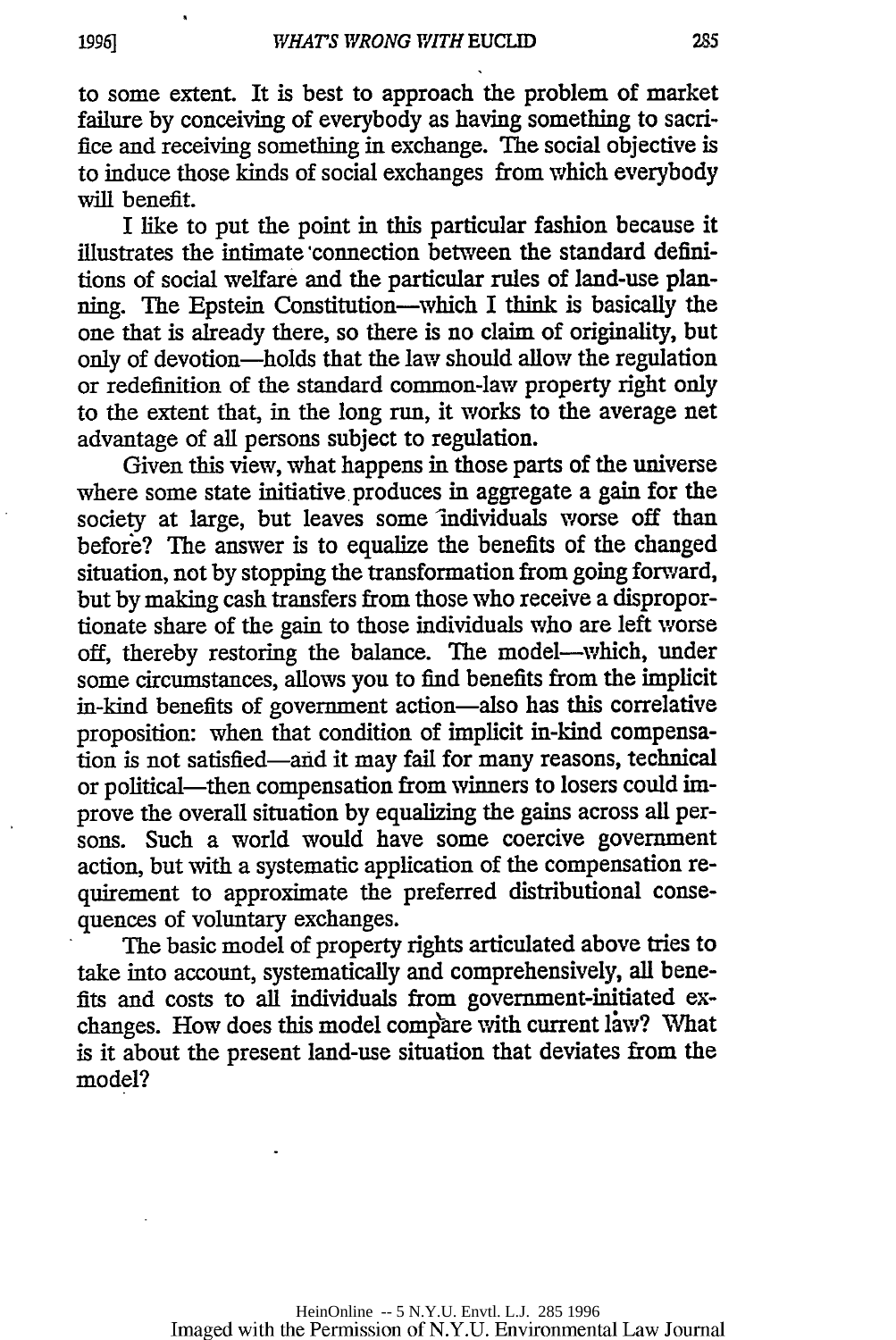## A. Euclid's Mistake

The Just Compensation Clause2 allows private property to be taken for public purposes of the sort that I have just discussed, but demands the payment of just compensation to various individuals. To the extent that the basic model I have developed seems to have all the elements that are found in the Just Compensation Clause, one would expect that the legal response would be the same as my theoretical model. Ironically, the result has been exactly the opposite. Let me explain how this departure occurred and then explore whether anything can be done to change the misguided results in the future.

In *Euclid v. Ambler Realty* **Co.,3** the seminal land-use planning decision, the Supreme Court adopted a posture of deference toward a comprehensive land-use ordinance enacted by wellmeaning local officials who were grappling with the difficult matters of projected interdependence in future land uses.4 After all, regulating land-use requires dealing with neighbors, and while neighbors may be able to move away from each other, land will have to remain behind. The Court said that almost anything the government wants to do in order to handle the externality questions is acceptable because the idea of nuisance is sufficiently pliable to allow virtually any form of government regulation to fall within its ambit. Moreover, this presumption of deference is bolstered by imprecise common law terms: there is no clear demarcation separating nuisances, for which regulation is appropriate, from ordinary activities, for which it is not.<sup>5</sup> As a result, the Court gave birth to a very powerful system of public planning without asking what risks, if any, might be prevented by the application of stricter scrutiny.

*Euclid* itself is suggestive of some lurking difficulties with the Court's approach. The land in *Euclid* was a sixty-eight acre parallelogram between Euclid Avenue on the south and the Nickel Plate Railroad on the north.<sup>6</sup> The land owner had assembled vacant land and wanted to sell it for use as an industrial plant.7 The Supreme Court upheld the Euclid zoning ordinance,8

**8** Id at 395.

**<sup>2</sup>Id**

**<sup>3</sup>** 272 U.S. 365 (1926).

<sup>4</sup> *Id* at'388.

**<sup>5</sup>** *Id*

**<sup>6</sup>** *Id.* at 379.

**<sup>7</sup>** Id at 384.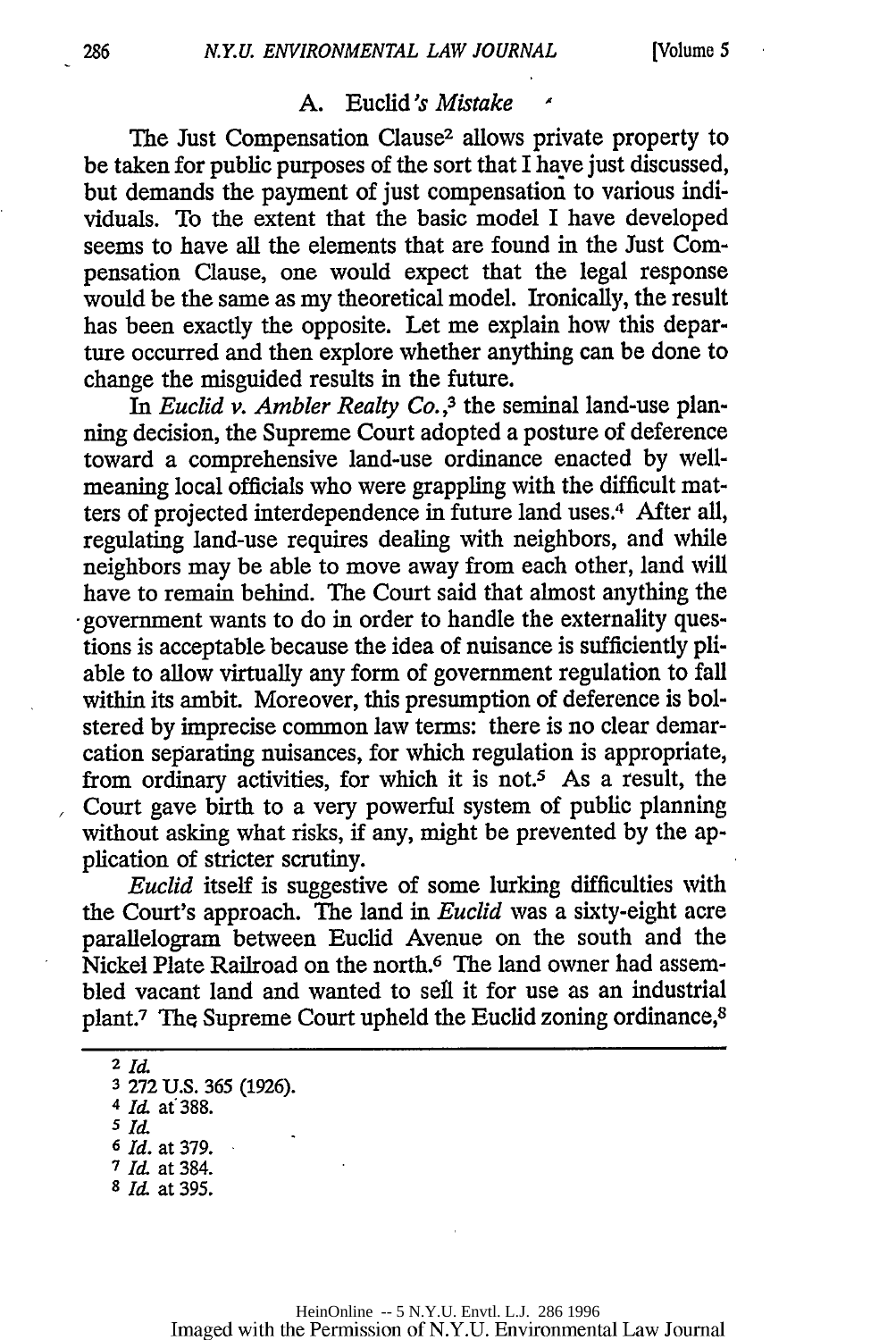so that the land could not be used for the purpose for which it had been assembled because even though Euclid had designated the northern portion of the property for industrial use, Euclid had zoned the southern portion of the property for residential use.9 As a result of this particular action, the land's market value diminished from approximately \$700,000 as an integrated industrial park to approximately \$200,000 as fractured by the heavyhanded regulation.<sup>10</sup>

Was this particular action justified in light of the problems that we were worried about in our hypothetical universe-coordination of multiple owners of a single plot of land and the externality problems in trying to maintain the boundary lines between neighbors? *Euclid* fails to address these two concerns. First, there should be no social concern with the ostensible externalities that might arise among subsequent owners of the sixty-eight acre plot when and if subdivided. On the particular facts, no subdivision was going to be created at all; the owner wanted to use it for an integrated purpose. Any gain from one portion of the land that is offset by a loss on some other portion of the land **will** be felt by the single land owner. The owner will pay the price if its assembly lines are going to suffer from an inefficient configuration. With such powerful private monitoring over these activities, government intervention is not needed to make sure that the land is rightly configured for its own industrial purposes. Ironically, by breaking up a large parcel of land into inconsistent zones slated for different uses, the regulation has created an externality problem along the boundary between the different zones, which is most acute when one zone is industrial and the other is residential. Zoning can thus create the very externalities that it is supposed to avoid.

Once you have these boundary conditions, you not only have to police the interactions between neighbors of the old plot, but you also have to worry about boundary problems between the residents of the original sixty-eight acre plot and their neighbors who live outside it. However, these two sets of people live in different jurisdictions subject to different local planning

**<sup>9</sup>***1d* at 380-83.

**<sup>10</sup>** *1d* at 384. Ironically, Euclid later rezoned all of the land owned by Ambler Realty Company for heavy industrial use. The site has been occupied by a General Motors Plant since World War II. ROBERT C. ELLICKSON & VICKI L. **BEEN, LAND-USE** CoNTRoLs: **CASES AND MATERIALS (2d** ed. forthcoming 1998).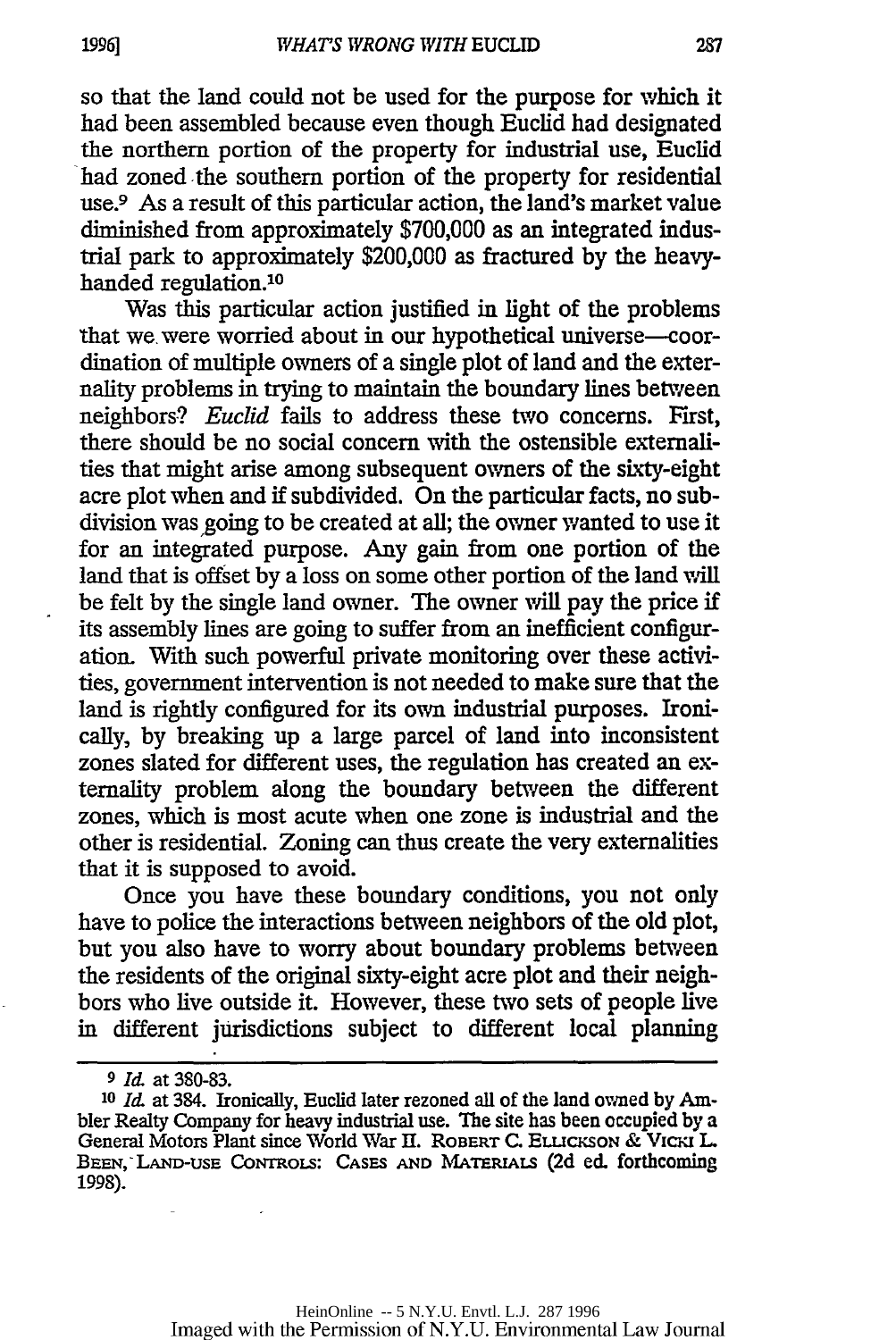boards. A truly comprehensive overview would take into consideration whether the plan for the original sixty-eight acre plot in town A is inconsistent with the plan for the land adjacent to it in town B. In short, local governments, like private actors, do not eliminate externalities. Rather, local governments create externalities as a consequence of operating in a hermetically sealed environment; a decision made in one township translates only with difficulty to what happens in the neighboring town. Transaction costs can bedevil governments just as they bedevil individuals, since the people who decide on land use in Euclid do not have to look beyond its borders to take their political cues. The upshot is that the problems of boundaries and externalities are not solved by zoning commissions. Indeed, zoning commissions create more friction because instead of only one land owner adjusting his or her arrangements with another, there are two layers of confusion: one between the two land owners and the other between the governing bodies of the two separate jurisdictions. Not only must neighbors come to their separate peace, but their governing bodies must come to peace as well.

The problems of coordination and externalities do not require a zoning solution. The relevant question in each case is whether government zoning aggravates or mitigates threatened harms. The first zoning case thwarted the single ownership solution to coordination problems and further aggravated externality problems that are a worry in any legal regime. Unfortunately, there is good reason to suspect that zoning, as it is currently practiced, more often than not aggravates rather than mitigates coordination and externality problems.

#### B. Euclid *Today*

The issue in *Euclid* carries over into the modem context. Most of the really pitched battles before zoning boards involve the future direction of undeveloped land. The endless veto powers given to immediate neighbors who suffer only minor financial loss could have powerfully negative consequences for the larger region of which that development is only a part. But political separations can prevent those costs from being registered. Developers have learned that buying land in small communities is a risky business, precisely because extensive negotiations are necessary to bring projects to fruition-projects that were stalled not because of external risks, but because neighbors thought they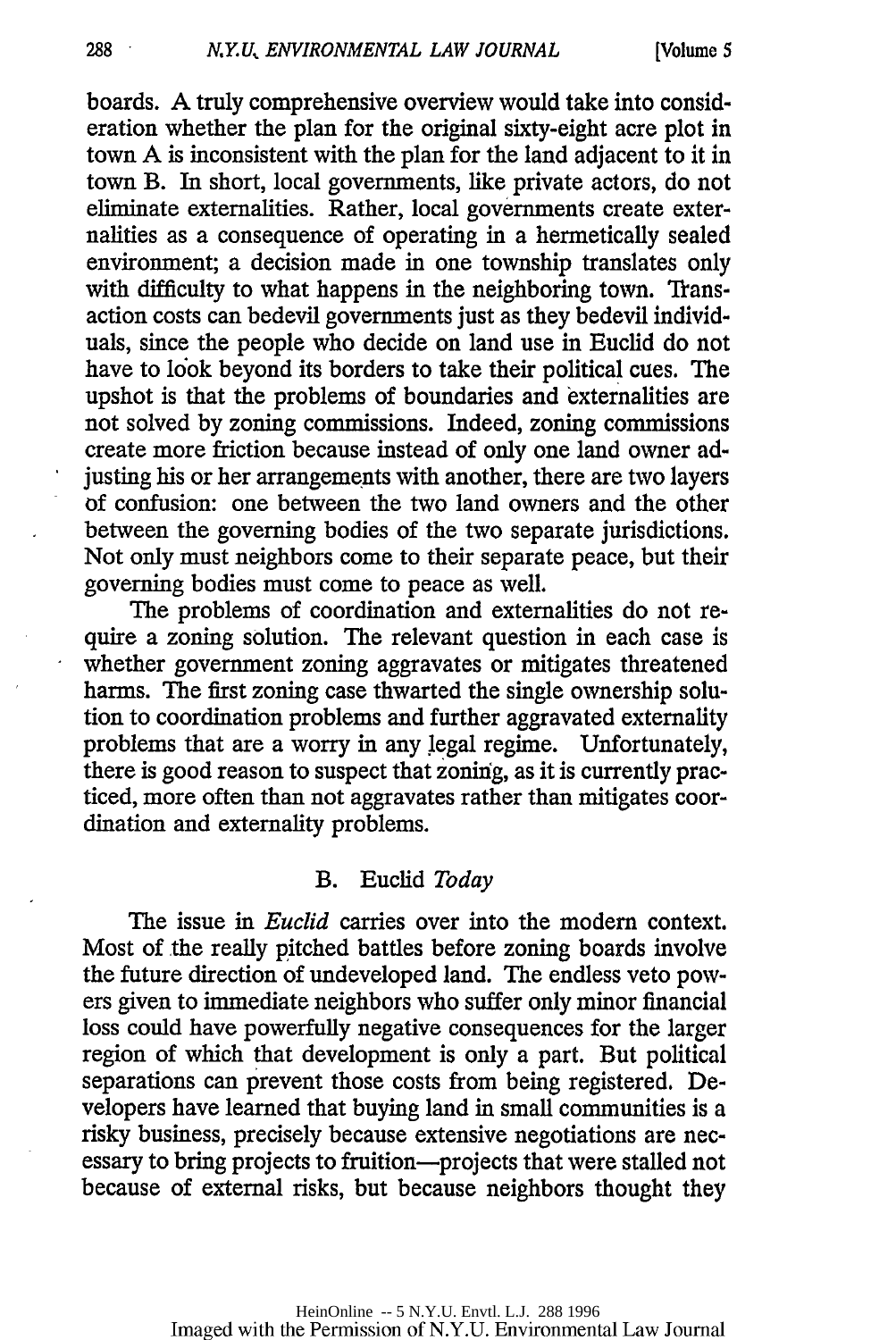could extract a pound of flesh from the developer. Just as zoning boards can aggravate externality problems, so too can they aggravate coordination problems as well.

It often happens, moreover, that developers who are burnt once can learn something from the experience. One famous illustration of the fickleness of boundaries is Disneyland. When Disney built Disneyland in Anaheim, it acquired just enough land for a theme park. The major winners of this investment were the neighbors across the street whose property multiplied in value by virtue of the improvements and advertisements by Disney, whose activities brought people from all over the country. The neighbors bore none of the costs, but reaped substantial benefits from this development. When Disney built Disney World in Orlando, on the other hand, it purchased a huge plot of land with hundreds of extra acres in order to limit the positive spillovers to strangers. It worked, sort of. Disney kept more of the gain, but the positive spillovers extended into a wider region and encouraged individuals to rent condominiums five miles from Disney World rather than across the street and drive to Disney World. Disney encountered the same problem in Orlando as in Anaheim, but in a somewhat less dramatic form.

There is a second odd feature of zoning that is worthy of mention. In many ways the entire zoning process fundamentally misunderstands the way in which individuals wish to integrate and coordinate their activities. The clue to the difficulty lies in the fact that the original meaning of the word "zone" implied that every use inside a single zone was uniform in content. That is why we have industrial zones, commercial zones, single family zones, and multiple-family zones. This vision of the world presupposes that identical uses within single zones are wonderful, that mixed uses are to be discouraged, and, as noted, that the problems with the zoned boundaries are to be ignored.

### *C. Mixed Uses*

This is a monumentally rigid vision of how the world ought to be organized. Although there is perhaps some local disadvantage to having just one deviation from that particular pattern of uses, there is a huge overall advantage. Do you allow one convenience store, for example, to exist within walking distance of a large residential area? Yes. Do you want to have an uneven concentration of homes in a neighborhood so that some space can be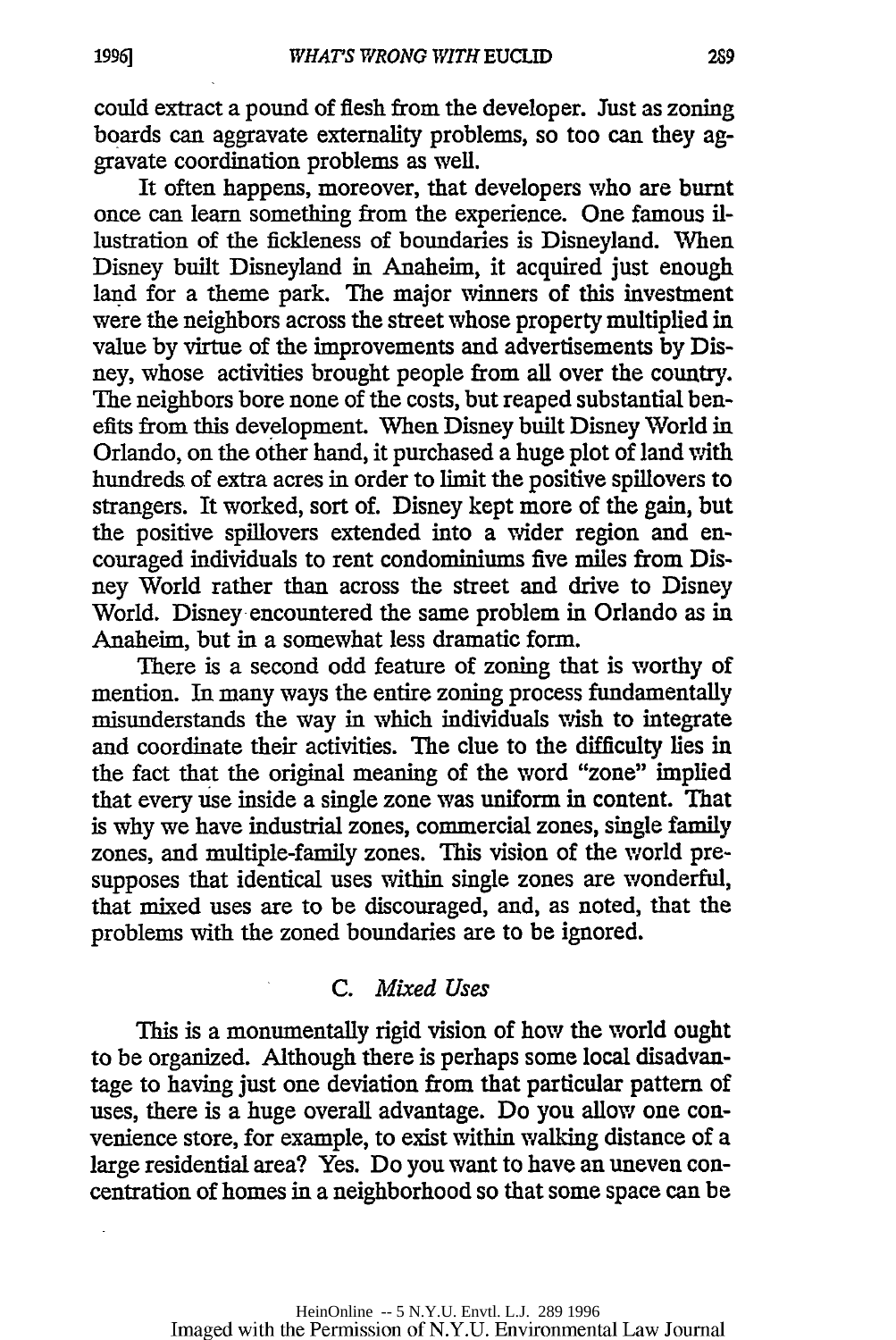reserved for park land, and so forth? Yes. The same people who support zoning as a way to achieve convergent development have to worry about the question of mixed uses. Given the strong presumptions in favor of zones, the variance looks like an exceptional grant, sought by someone who wants to deviate from the normatively acceptable pattern of uses.

For all the superficial differences, the issue of mixed uses raises the same problem faced in *Euclid. In Euclid,* the land had to be sold to separate users. It was not kept for use as an industrial plant. Nevertheless, the single owner can sell off the land subject to covenants that can now be imposed at the front end as part and parcel of the condition of the sale. For example, if a seller wants to make a house far more attractive by laying out a golf course next door, he or she promises to dedicate the land to that use by covenant, and ensures that all buyers, present or future, can benefit from that decision. Since in cases of mixed uses, a seller can internalize gains and losses by covenant, why do we need zoning boards to review the architectural design plans whose impact, both visual and otherwise, is largely on the potential purchasers?

#### **III**

### CONCLUSION: A RETURN TO LAIssEz-FAIRE?

We must understand how the alternatives to zoning work before we can decide on its utility as a land-planning device. Typically, people describe it in the wrong way. To give just one example, perhaps the most gifted and influential writer on land use, Robert Ellickson, wrote the now-classic article on alternatives to zoning in 1973.1' When Bob and I discussed the issue, he was puzzled as to what to call the common-law system. He decided to call it a system of laissez-faire. As an unabashed devotee of laissez-faire, I was concerned that his choice of title suggested that, without zoning, individuals could do whatever they wanted with their own land-which tends to underestimate the role of nuisance law in this area. But he continued to use this label nonetheless. That error, if it is an error, is harmless, so long as one recognizes that the full system of nuisance and covenants has enormous power. But it is also necessary to recognize that

**<sup>11</sup>** Robert **C.** Ellickson, *Alternatives to Zoning: Covenants, Nuisance Rules, and Fines as Land Use Controls,* 40 U. Cii. L. REv. 681 (1973).